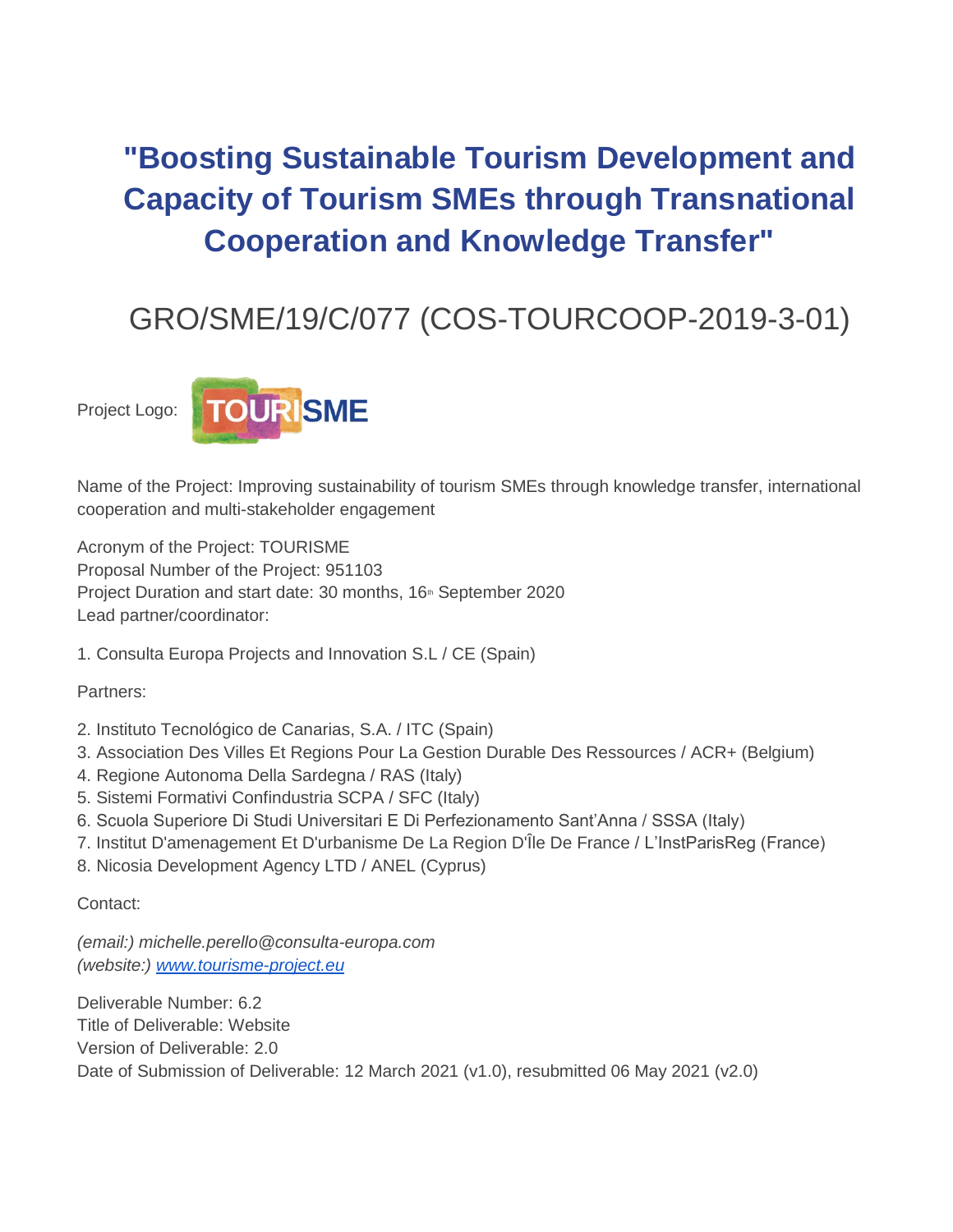## **WEBSITE**

### Technical description

# TOURISME

Improving Sustainability of Tourism SMEs<br>Through Knowledge Transfer, International<br>Cooperation and Multi-Stakeholder Engagement



Co-funded by the COSME programme<br>of the European Union















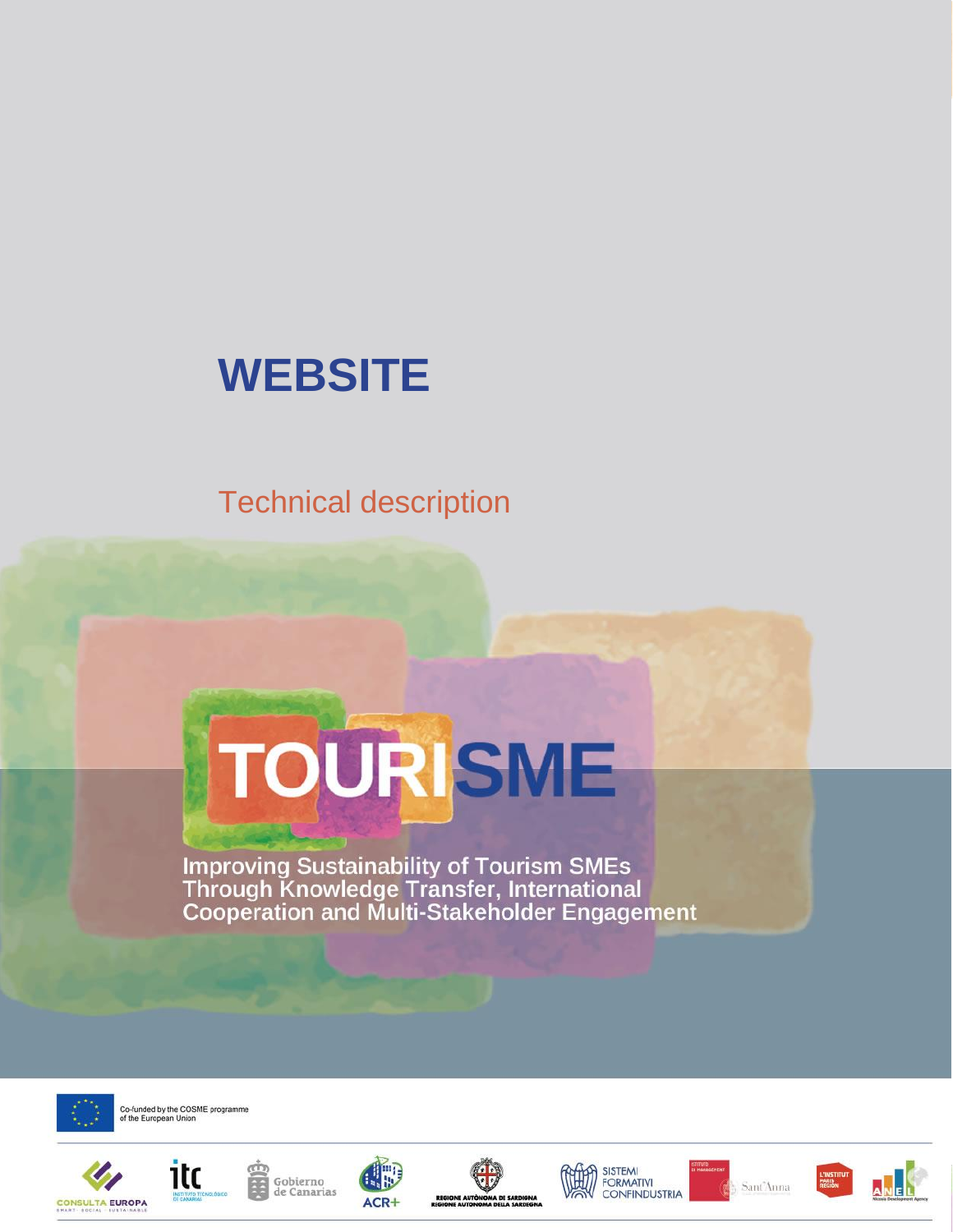

#### **TOURISME**

#### Improving sustainability of tourism SMEs through knowledge transfer, international cooperation and multi-stakeholder engagement

D6.2 – Website

| <b>Grant Agreement No</b>            | 951103                                                                                                                                                                                                                                                                                                                                                                           | <b>Project Acronym</b>  | <b>TOURISME</b> |
|--------------------------------------|----------------------------------------------------------------------------------------------------------------------------------------------------------------------------------------------------------------------------------------------------------------------------------------------------------------------------------------------------------------------------------|-------------------------|-----------------|
| <b>Project Title</b>                 | Improving sustainability of tourism SMEs through knowledge transfer,<br>international cooperation and multi-stakeholder engagement                                                                                                                                                                                                                                               |                         |                 |
| <b>Deliverable No</b>                | 6.2                                                                                                                                                                                                                                                                                                                                                                              |                         |                 |
| <b>Deliverable Full Title</b>        | Website                                                                                                                                                                                                                                                                                                                                                                          |                         |                 |
| <b>Work Package No.</b><br>and Title | WP <sub>6</sub>                                                                                                                                                                                                                                                                                                                                                                  |                         |                 |
| <b>Lead beneficiary</b>              | ACR+                                                                                                                                                                                                                                                                                                                                                                             |                         |                 |
| <b>Authors</b>                       | Erneszt Kovacs, Francesco Lembo, ACR+                                                                                                                                                                                                                                                                                                                                            |                         |                 |
| <b>Contributors</b>                  | Javier Lopez, Michelle Perello, CE                                                                                                                                                                                                                                                                                                                                               |                         |                 |
| <b>Planned delivery</b><br>date      | 15 March 2021                                                                                                                                                                                                                                                                                                                                                                    |                         |                 |
| <b>Actual delivery date</b>          | 12 March 2021 (v1.0), resubmitted 06 May 2021 (v2.0)                                                                                                                                                                                                                                                                                                                             |                         |                 |
| <b>Dissemination level</b>           | Public                                                                                                                                                                                                                                                                                                                                                                           |                         |                 |
| <b>Document version</b>              | 2.0                                                                                                                                                                                                                                                                                                                                                                              |                         |                 |
| <b>Project start date</b>            | 16 September 2020                                                                                                                                                                                                                                                                                                                                                                | <b>Project duration</b> | 30              |
| <b>Document</b><br>description       | This deliverable describes the website that has been developed for the<br>dissemination and communication purposes of the TOURISME project. It was<br>created as an online tool and space for announcing project news, as well as<br>news from the partners and as the major communication tool for announcing new<br>deliverables, project achievements, milestones and events. |                         |                 |

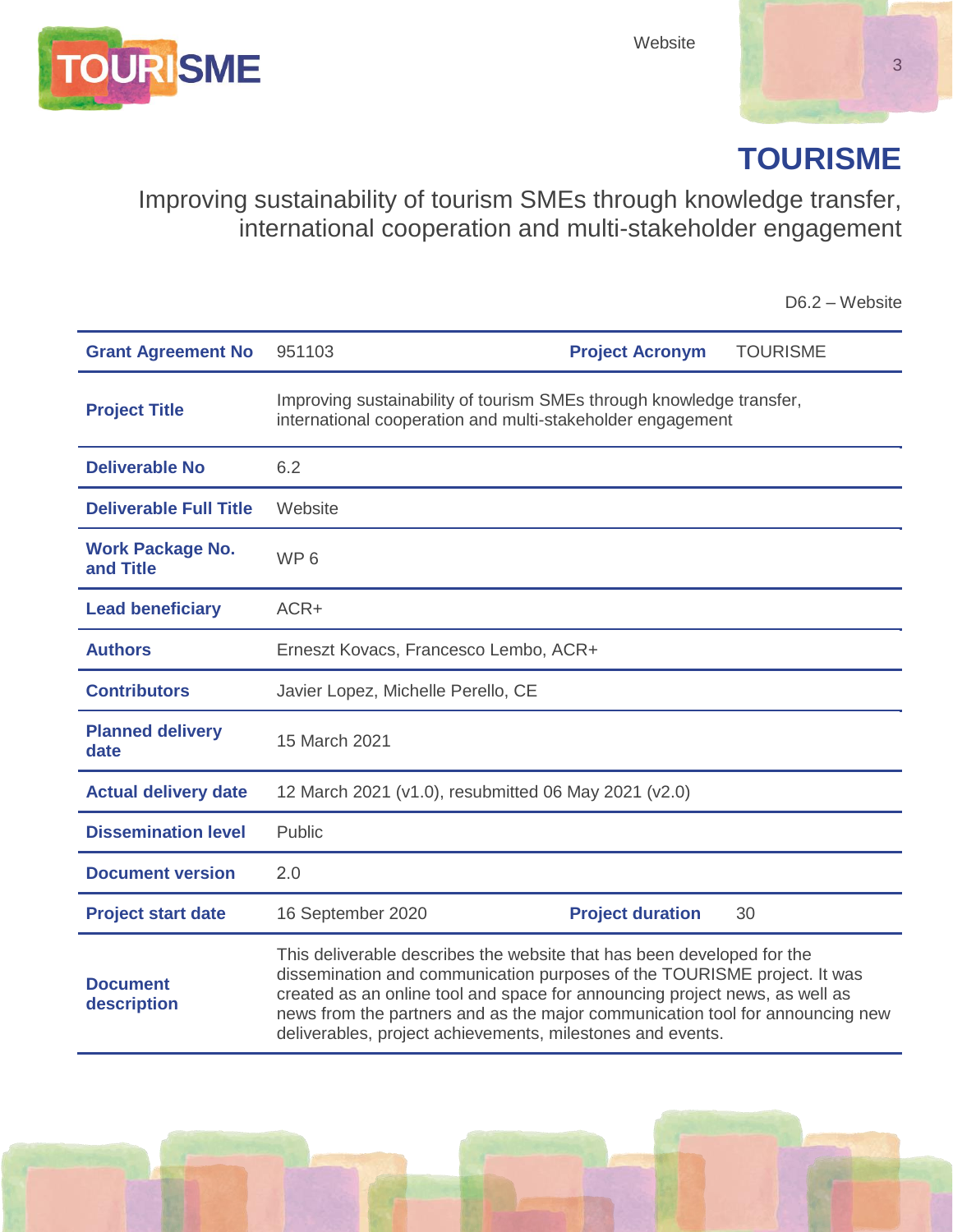

## 4

## **Table of Contents**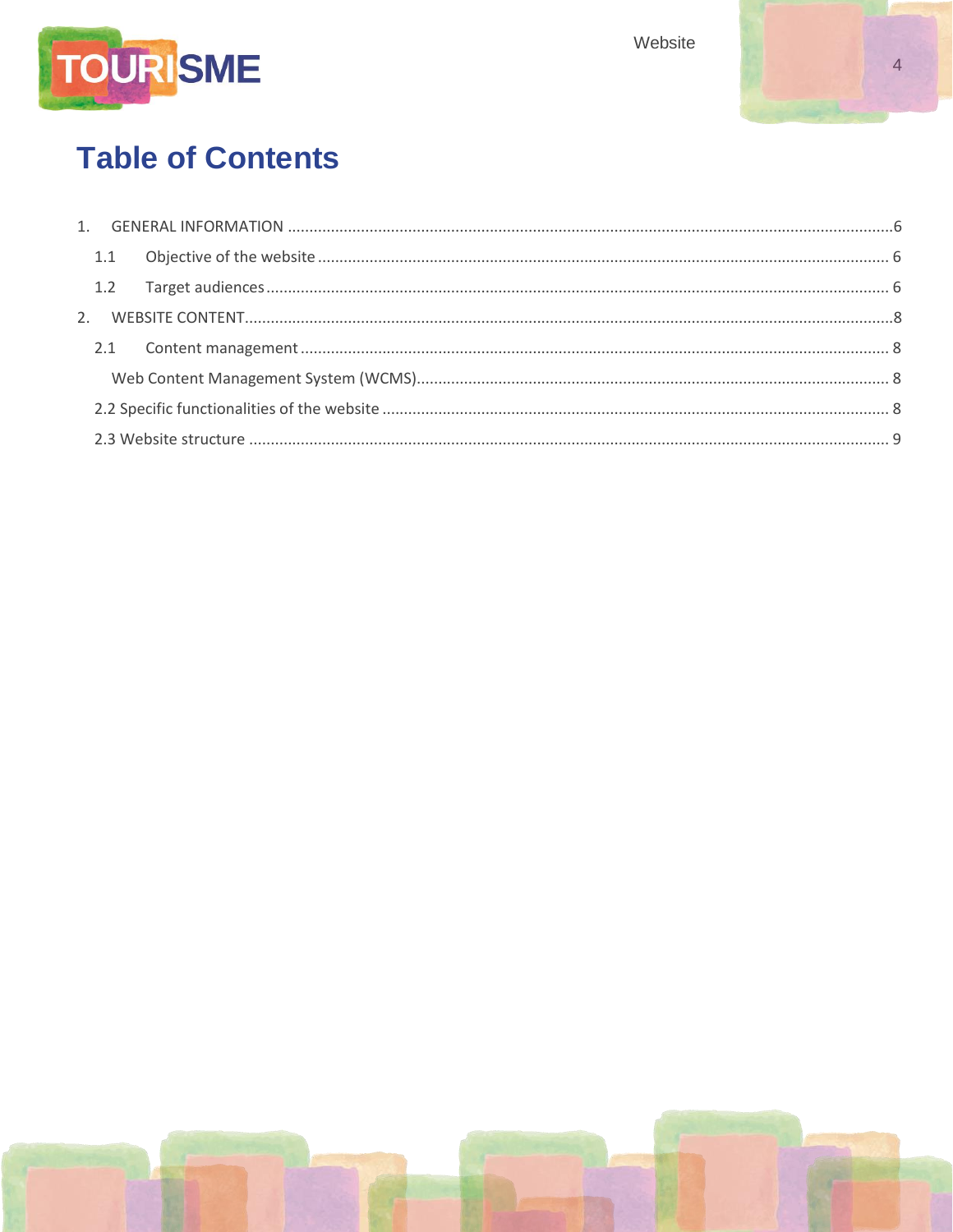



## **Abbreviations**

|    | <b>SME</b> Small and Medium Enterprise                                     |  |
|----|----------------------------------------------------------------------------|--|
|    | WP Work Package                                                            |  |
| D. | Deliverable                                                                |  |
|    | ACR+ Association of Cities and Regions for Sustainable Resource Management |  |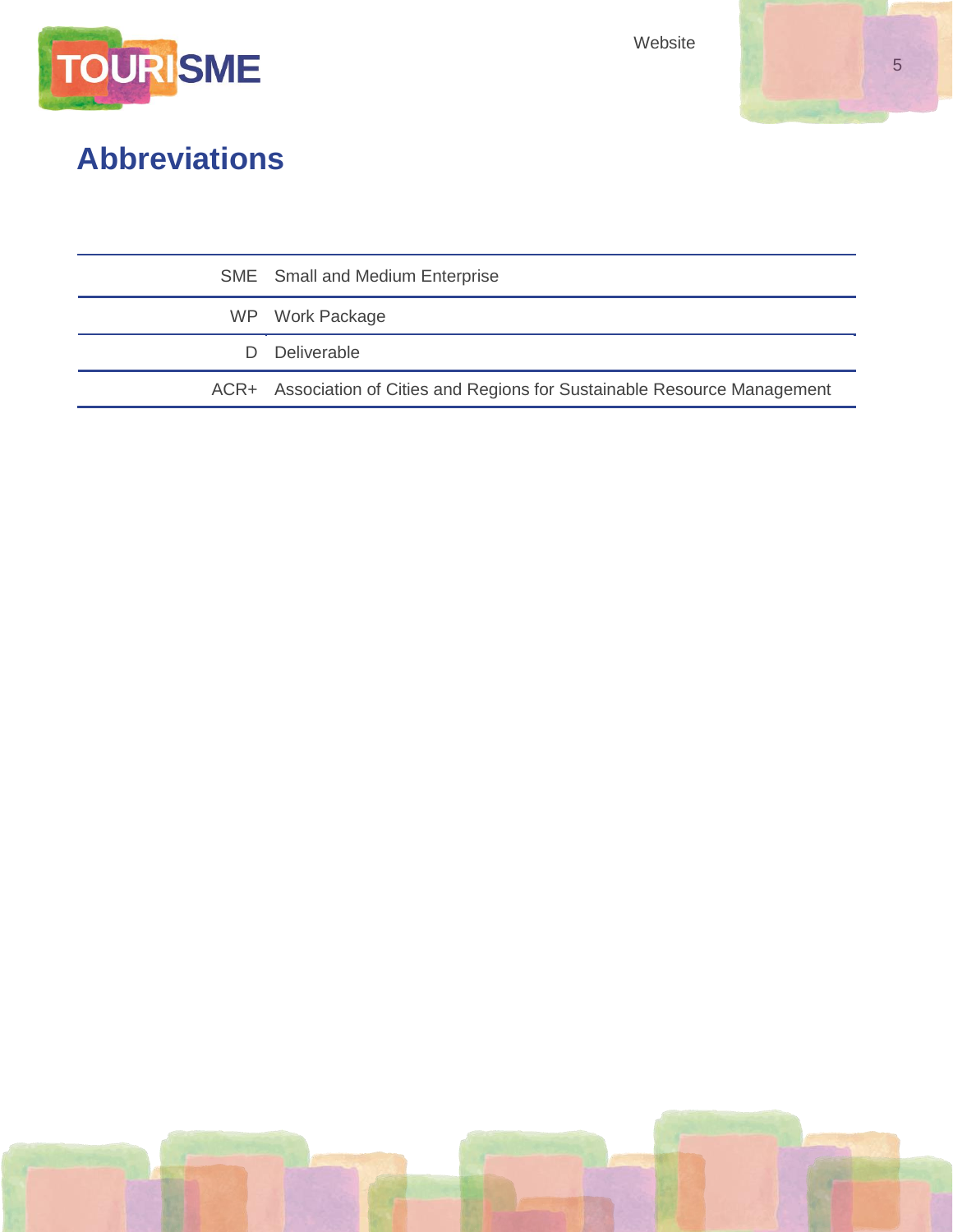

## <span id="page-5-0"></span>**1. GENERAL INFORMATION**

#### <span id="page-5-1"></span>1.1 Objective of the website

A website was created for the project by mid-March 2021, as previously defined by the Grant Agreement 951103, presenting the project's objectives, activities, progress and results and allowing interested stakeholders to find out more about the partnership and their activities within the project and to interact with the project's technical experts. The website also provides access to the knowledge base on environmental management in tourism and sustainable practices in the tourism sector developed within the WP 2 activities as well as support schemes and capacity building activities for the SMEs selected during the recruitment phase which would be developed at a later stage.

The website will also serve as a place for other stakeholders and partners outside the project to get engaged with the project and show support.

The website was imagined to be a living space, in order to be attractive for online readers and keep them coming back to the website for the latest news. In order to achieve that, regular news articles and multimedia content would be posted both covering general project updates and milestones, as well as activities and achievements coming from the four target countries – Cyprus, Italy, Spain and France. The website will be enhanced with and linked to all social media platforms used for dissemination and communication activities such as Youtube, Facebook, Twitter and LinkedIn. The participation of all project partners is essential for keeping this website a living spacer and their roles are previously described and defined in the internal

Dissemination and Communication Plan.

Overall, the TOURISME website will have the following objectives:

- **Present the key objectives and underlying principles of the project, as well as the project consortium,** highlighting the consortium's expertise in the field of tourism, business, environmental management and sustainable development
- **Highlight the project's key deliverables, including findings, publications through dedicated web pages**
- Recruit and allow SMEs to become the project's beneficiaries
- **Allow the consortium to continuously publish news and updates on the project and project partners**
- Act as the depository of all the public deliverable coming out of the project

#### <span id="page-5-2"></span>1.2 Target audiences

As the project is targeting a wide and mixed range of target groups, namely SMEs, local and regional business incubators and accelerators, local and regional development offices but also research institutes, local and

The website can be acessed through:

[www.tourisme-project.eu](https://tourisme-project.eu/)

and the accompanying email account:

info@tourisme-project.eu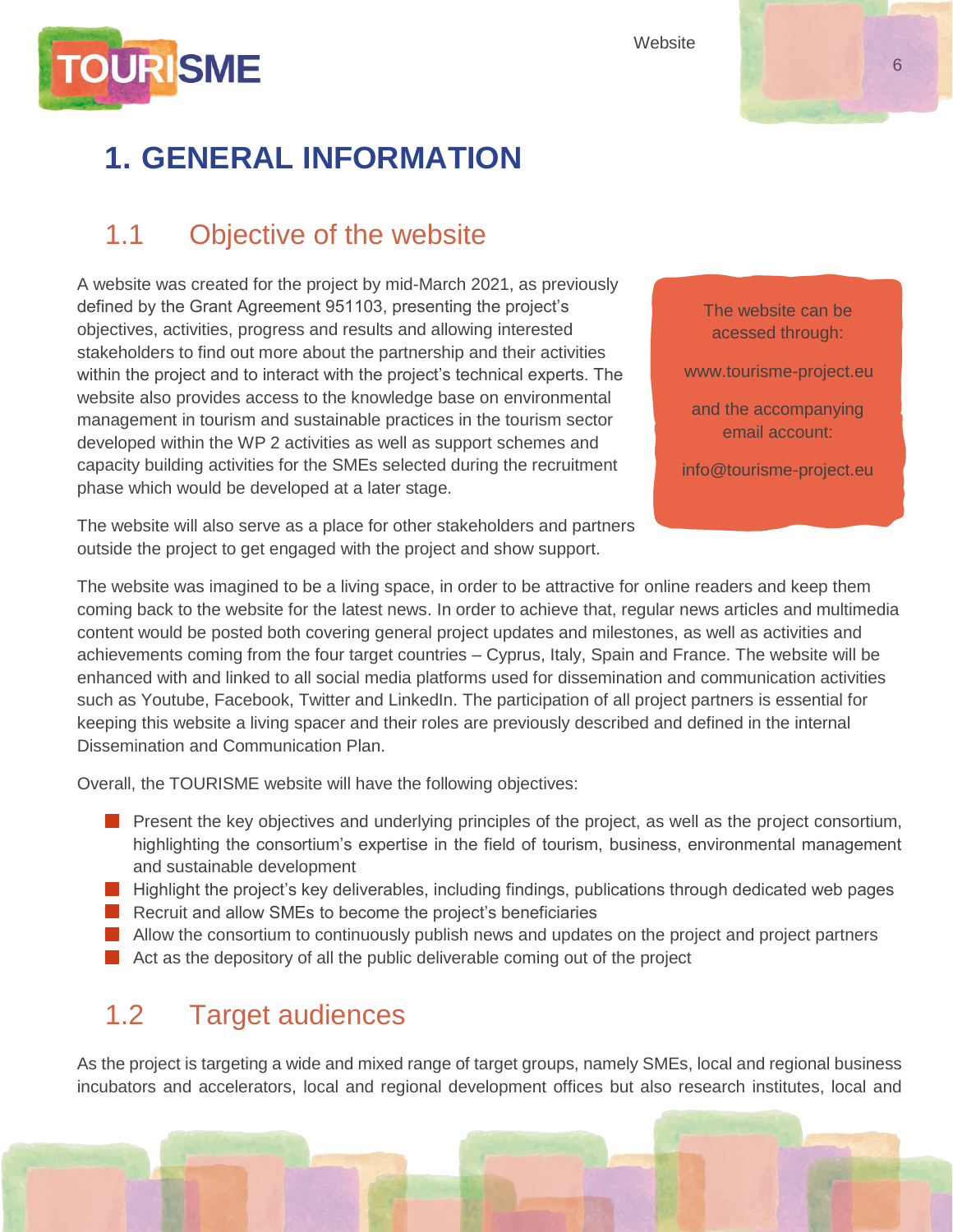

regional authorities, national and European policy makers, national and international industry associations, media and the most diverse stakeholders along the tourism value chain the website was set up in a way to ensure as high outreach as possible through certain functionalities included in the website.

The primary target audience of the project and thus of the website are SMEs and business accelerators and incubators and development agencies. Some of these will directly take part in the project by being members of the project consortium or selected through the recruitment phase planned for autumn 2021. They will be direct beneficiaries of several project deliverables directly targeting them including the compendium of good practices, the transnational and cross-sectoral support schemes and the capacity building activities (webinars, trainings etc.) as complementary activities to these schemes. The website will also take into account the secondary target groups listed before which will primarily act as multipliers. The TOURISME website and its features will put all the project tools on disposal to third parties with an appropriate strategy to maximise their uptake and replication. These multipliers will directly or indirectly help in the dissemination of the project, and are likely to mainstream results of the project. This is why the website is structured in a way that individual content is available for further dissemination and multiplication.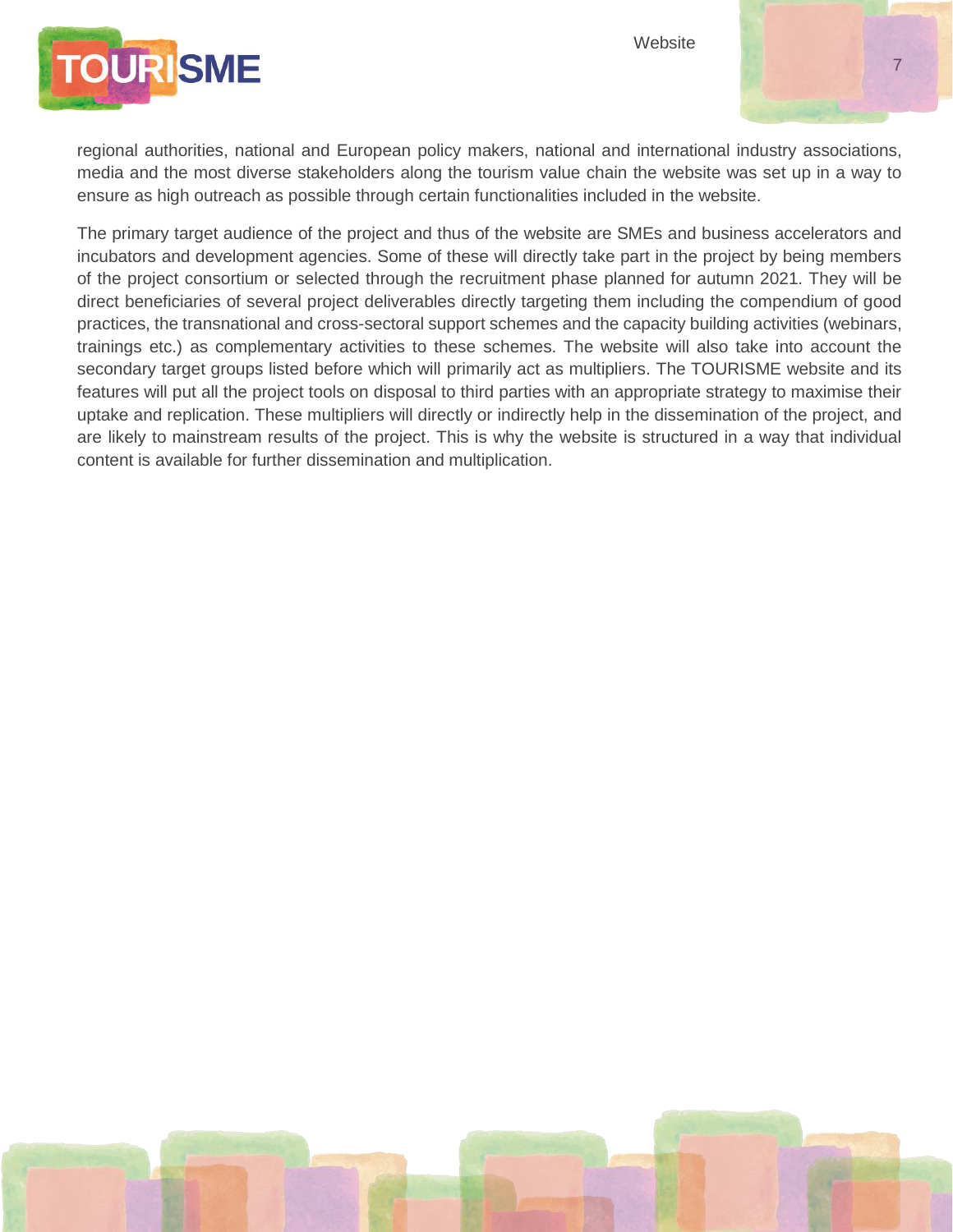**Website** 



## <span id="page-7-0"></span>**2. WEBSITE CONTENT**

#### <span id="page-7-1"></span>2.1 Content management

The content is provided by the project partners. It includes texts, pictures and other multimedia content and different documents suitable for download. ACR+ has the responsibility to manage the content properly and display it on respective pages. The website was developed in English with certain features in 4 more languages – Italian, French, Spanish and Greek.

#### <span id="page-7-2"></span>Web Content Management System (WCMS)

The website relies on WordPress, a web content management system (WCMS), which allows modifications of the website by the administrator without needing any particular web developer skills. While the website will be managed by a website administrator (ACR+), project partners responsible for the support of 62 SMEs in Cyprus, Italy, France and Spain will have author rights in order to provide updates and news articles for the four blogs in four different languages.

#### <span id="page-7-3"></span>2.2 Specific functionalities of the website

The following functionalities were integrated into the website for its better performance and exploitation:

- **Blog entries: will allow chronological updates on the project activities, milestones and achievements** in separate articles. When creating a new blog entry, it will be redirected to the appropriate page by selecting the respective category:
	- **Project news will appear on the news page, from the newest article to the oldest as well as** on the home page where the newest 3 articles will always be highlighted
	- $\Box$  One of the four country blogs 4 separate blogs featuring news and updates from the 4 beneficiary countries; each blog will be moderated and updated by the project partners overseeing the project implementation in Cyprus, Spain, France and Italy
- **Pop-up windows: this functionality will draw attention of the visitor to the most important activities of** the project which require maximal attention and outreach; the visitor will be able to ignore it and close the window and access the rest of the website. Project activity which was identified to use this functionality will be the call for SMEs. It will allow the recruitment to reach out to the maximal number of SMEs possible
- **D** Online forms: the website will have two types of forms integrated in it. These forms will allow the event organiser to keep track of the number of attendees, their background information (who they represent) and location according to the GDPR rules and the project's Data Management Plan. This information obtained from registration forms will serve for reporting purposes only.
	- a form building tool (plugin) is available on the website, which will allow the website H. administrator to build and edit forms without recourse to the web developer. The website administrator is able to choose different items/categories of the registration forms as well as to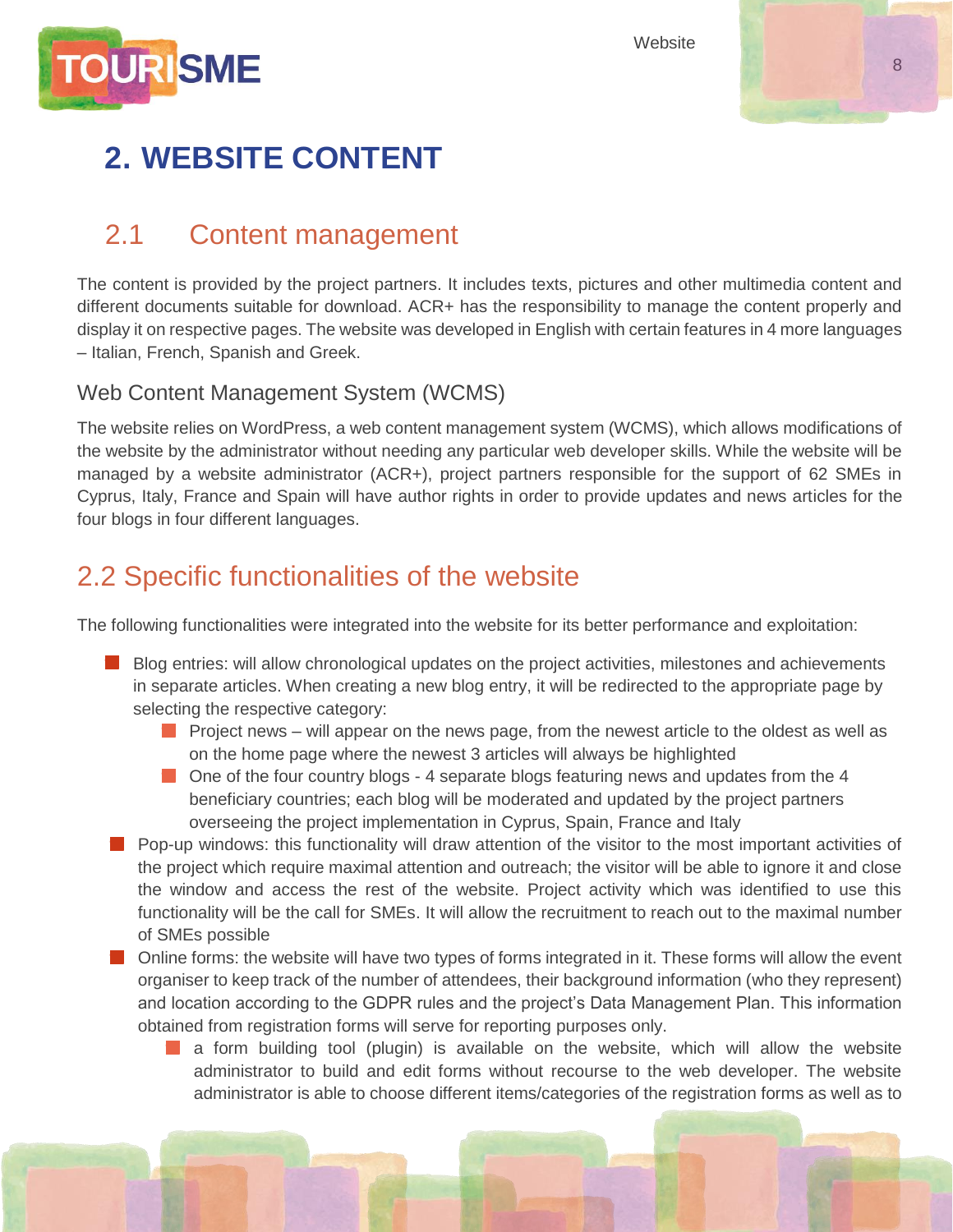



modify to which email address the registrations are sent. These forms will facilitate the organisation of various events such as webinars, trainings, conferences etc.

- **newsletter subscription: the website will have a form embedded which will allow the visitors to** subscribe for the semesterly newsletter
- **Depositories: the website will have its dedicated storage, space intended for uploading and storing** files on the server. This space will serve for storing primarily the project documents and other tools produced within the project's framework such as:
	- Deliverables which will be stored on the server and presented appropriately according to the nature of them on the Library page with links provided for download
	- **N** Webinars, interviews and other media files will be presented on a separate Media Room page

Other features will also include

- **Notaila** Visitors' statistics: the website administrator will be able to access website statistics for better monitoring and reporting on the effectiveness of the website. These statistics include number of downloads, vies, visits, average stay etc. They are anonymous and aren't personalised.
- **Social network integration: in order to enhance the visibility and number of visits to the website, the** website has direct link to Twitter, Facebook, Youtube and LinkedIn.

#### <span id="page-8-0"></span>2.3 Website structure

For three months prior to the launch of the website, a simple landing page was created in order to provide basic information to visitors who heard about the project through the initial communication and dissemination activities, as shown in Figure 1 below.

| <b>TOURISME</b>                                                                                                                                                                                                                                                                                                                                                                                                                                                                                                                                                                                                                                                                   | Subscribe to the<br><b>TOURISME</b> newsletter<br>Email Address *                                                                                                                                                                                                                    |
|-----------------------------------------------------------------------------------------------------------------------------------------------------------------------------------------------------------------------------------------------------------------------------------------------------------------------------------------------------------------------------------------------------------------------------------------------------------------------------------------------------------------------------------------------------------------------------------------------------------------------------------------------------------------------------------|--------------------------------------------------------------------------------------------------------------------------------------------------------------------------------------------------------------------------------------------------------------------------------------|
| <b>TOURISME PROJECT</b>                                                                                                                                                                                                                                                                                                                                                                                                                                                                                                                                                                                                                                                           | <b>Full name (optional)</b>                                                                                                                                                                                                                                                          |
| The TOURISME project will see 62 Small and Medium Enterprises active in the<br>field of tourism from four countries - France, Italy, Spain and Cyprus going<br>through transnational and cross-sectoral schemes aiming at scaling-up their<br>activities and building capacities within their companies, taking up innovative<br>solutions that boost sustainable practices and circular business models and<br>finally accessing certification schemes that promote sustainable tourism. These<br>schemes and the support the 62 SMEs would receive will be provided by<br>technical partners providing skills on environmental management,<br>communication, finances and more. | Organization *<br>O Local/regional authority<br>O SME<br>O Media<br>O EU institution<br>O Academic institution<br>O Other                                                                                                                                                            |
| Consulta Europa Projects and Innovation, Instituto Tecnologico de<br>Canarias (Spain)   ACR+ (Belgium)   Regione Autonoma della Sardegna,<br>Sistemi Formativi Confindustria, Scuola Superiore Sant'Anna (Italy)  <br>L'Institut d'Aménagement et d'Urbanisme de la Région d'Ile-de-France<br>(France)  Nicosia Development Agency (Cyprus)                                                                                                                                                                                                                                                                                                                                       | <b>GDPR</b> Compliance<br>TOURISME will use the information you provide thorugh this form for sending you updates<br>and news, invitations to events and other types of project announcements and<br>communication. Please confirm that you agree that we contact you by:<br>O Email |
| <b>CONTACT US</b><br>Co-funded by the COSME programme<br>of the European Union                                                                                                                                                                                                                                                                                                                                                                                                                                                                                                                                                                                                    | We use Mallchimp as our marketing platform. By dicking below to subscribe, you acknowledge that your information<br>will be transferred to Maichimp for processing. Learn more about Mailchimp's privacy practices here.<br><b>SUBSCRIBE</b>                                         |

*Figure 1 Static landing page prior to the launch of the website*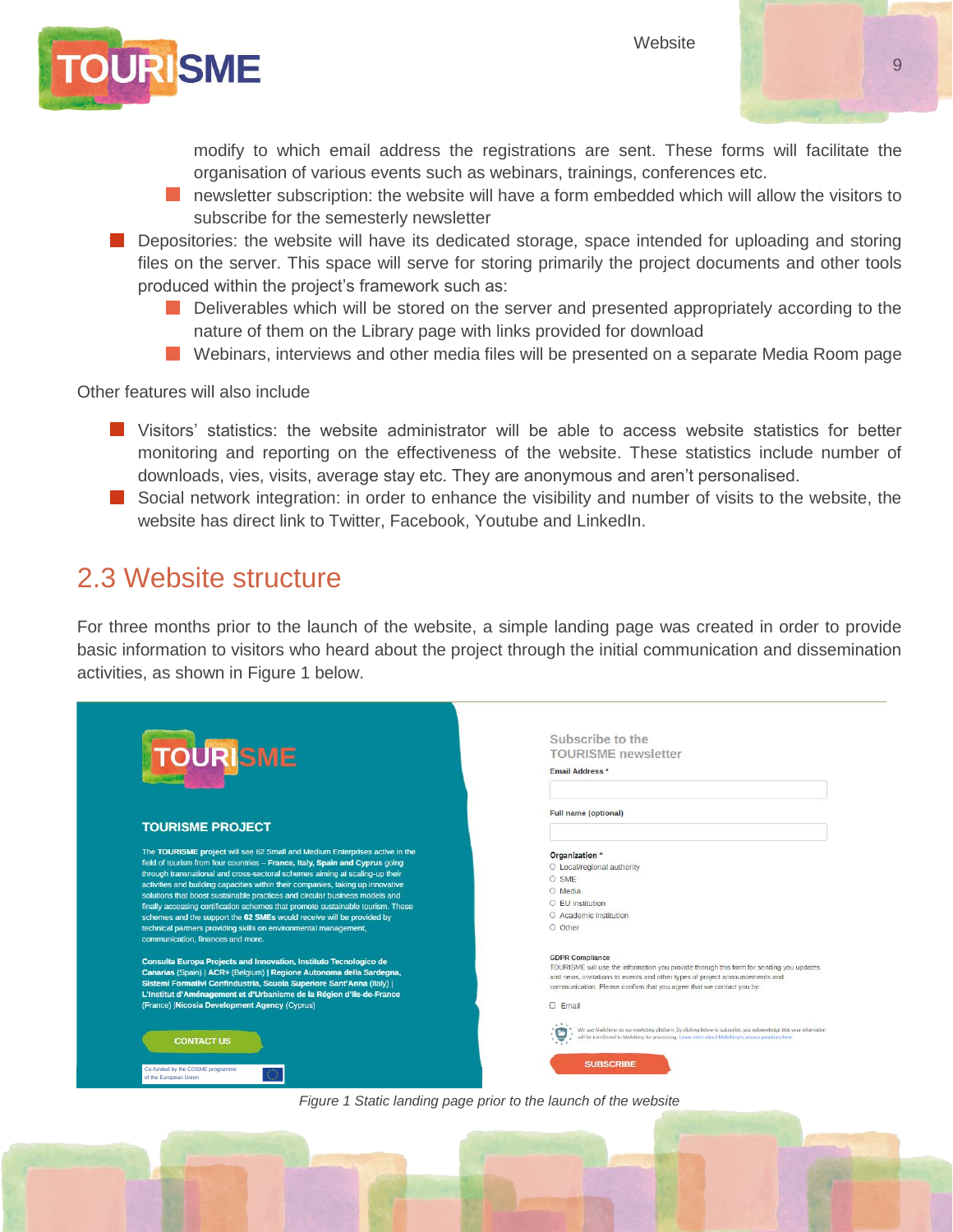**TOURISME** 

The complete website now starts with a home page as the landing page - a modern, "all-on-one page" which allows the visitors to navigate away to the desired content. The home page features a design matching the previously defined visual identity. The landing page will contain an expanded version of the menu which will simplify as the user scrolls or navigates away from it.

The objective of the homepage is to provide essential information visitors are looking for and making the most out of their visit before the navigate away from it. The home page features the following brief information:

- What is the project about?  $-$  brief description of the project's objectives
- Who are we?  $-$  brief description of the project consortium
- What's in it for you? explaining who the primary and secondary target groups and how to get involved
- What do we want to achieve?  $-$  brief description of the expected outcomes
- $\blacksquare$  Discover more; expands into highlighted parts of the website
	- **Literature on sustainable tourism and certifications**
	- **Best existing practices**
	- **Call for SMEs**
	- **News**
	- **Nedia**
	- **Project library**

The homepage also has 3 sections highlighted as shortcuts on the homepage: news, events and the 4 country blogs. Furthermore, the homepage will also have the following visible at all time as recurring elements:

- **N** YouTube, Twitter, Facebook, LinkedIn icons and the newsletter subscription button
- $\blacksquare$  The project's logo (with its full name)
- **The EU disclaimer: each webpage contains the disclaimer stating that the project received funding from** the EU and that the content of the website does not reflect the official opinion of the European Union, as requested by EASME.
- **Contact details**

Figure 2 below shows what the homepage looks like and its structure.

The website structure will bring to a prominent position several pages through shortcuts on the homepage, namely:

- $\blacksquare$  The compendium of best practices (D2.3) beside a dedicated publication which will be available for download from the library, a set of webpages will break it down into individual categories highlighting the best performing and state-of-art practices in environmental management in tourism.
- Call for SMEs  $(D3.2)$  as the website will be the gateway to the recruitment of future beneficiary SMEs, a dedicated webpage will be created in order to centralise the recruitment but also present detailed information and everything potential applying SMEs would need to know. The call for SMEs will have a prominent place on the homepage, too.
- **Transnational and cross-sectoral schemes for sustainable growth of SMEs (D3.1)** since these schemes will be the key output of the project they will entirely be transformed into comprehensive and readable webpages. This would enable and increase the replicability of these schemes by third parties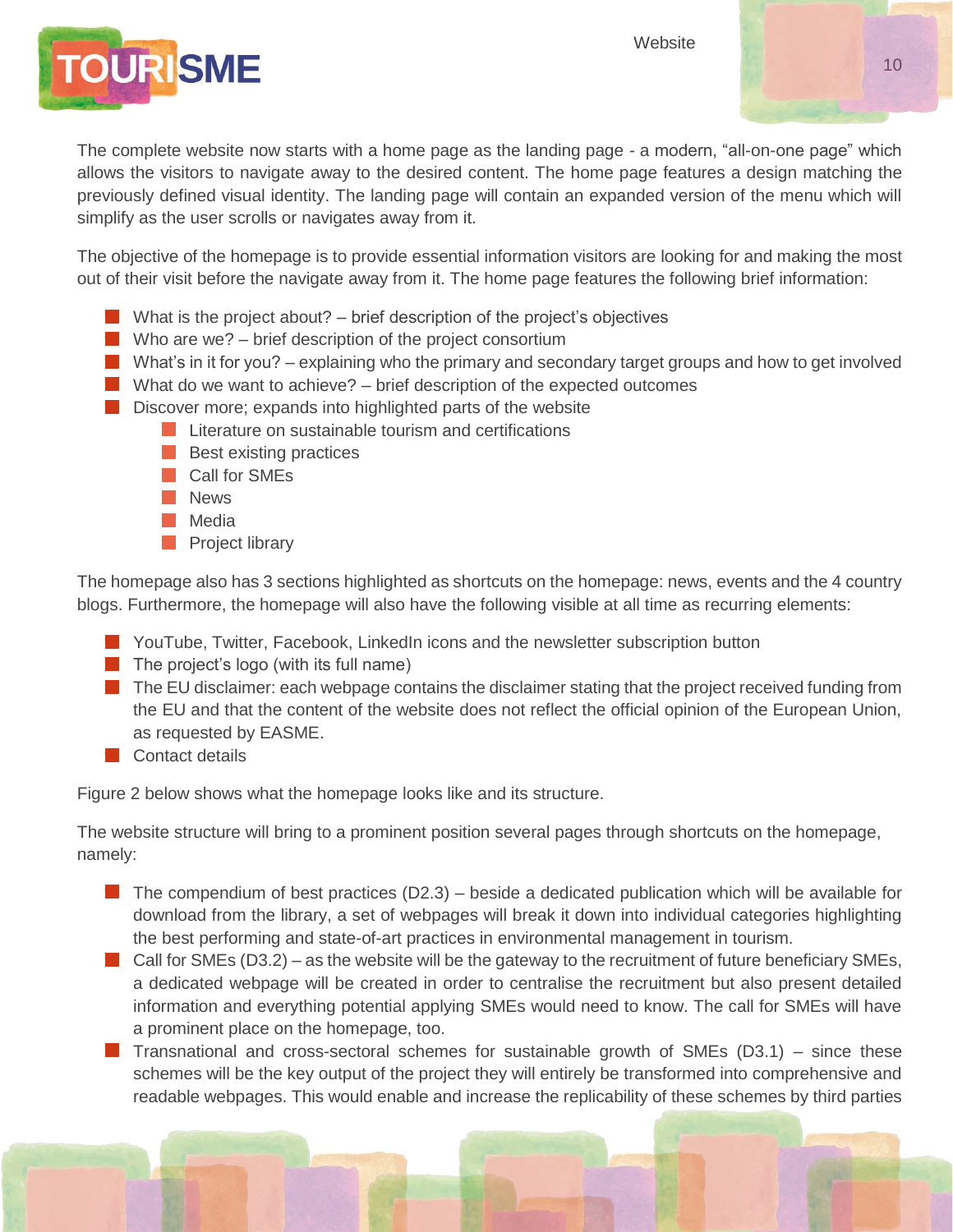**Website** 



through breaking the schemes down into sections following the structure of the schemes but also by providing guidance on how to use them by third parties.

- Guidelines for enhanced sustainability in SMEs ( $D6.3$ ) this publication will come at the very end of the project and as it will wrap up all the activities and lessons learnt. In order to further enhance the replicability potential of the project and ensure the project's afterlife it will also get a prominent position on the webpage and a page summarising the deliverable itself
- $\blacksquare$  SME matchmaking while this aspect will not be valorised in form of a deliverable it will play an important role as an added value to the various project activities. Primarily, this matchmaking will enhance the SME engagement campaign as it would attract external SMEs and provoke peer to peer learning between beneficiary SMEs and external SMEs, beside the ongoing learning between beneficiary SMEs. This part of the website will list and present all the 62 SMEs selected for the implementation of support schemes. External visitors will be able to get an overview of all the different beneficiaries, their business types, current performances and allow them to indirectly benefit from the knowledge base developed within the project's framework. This online matchmaking will only be an additional activity to other matchmaking activities planned (physical and online).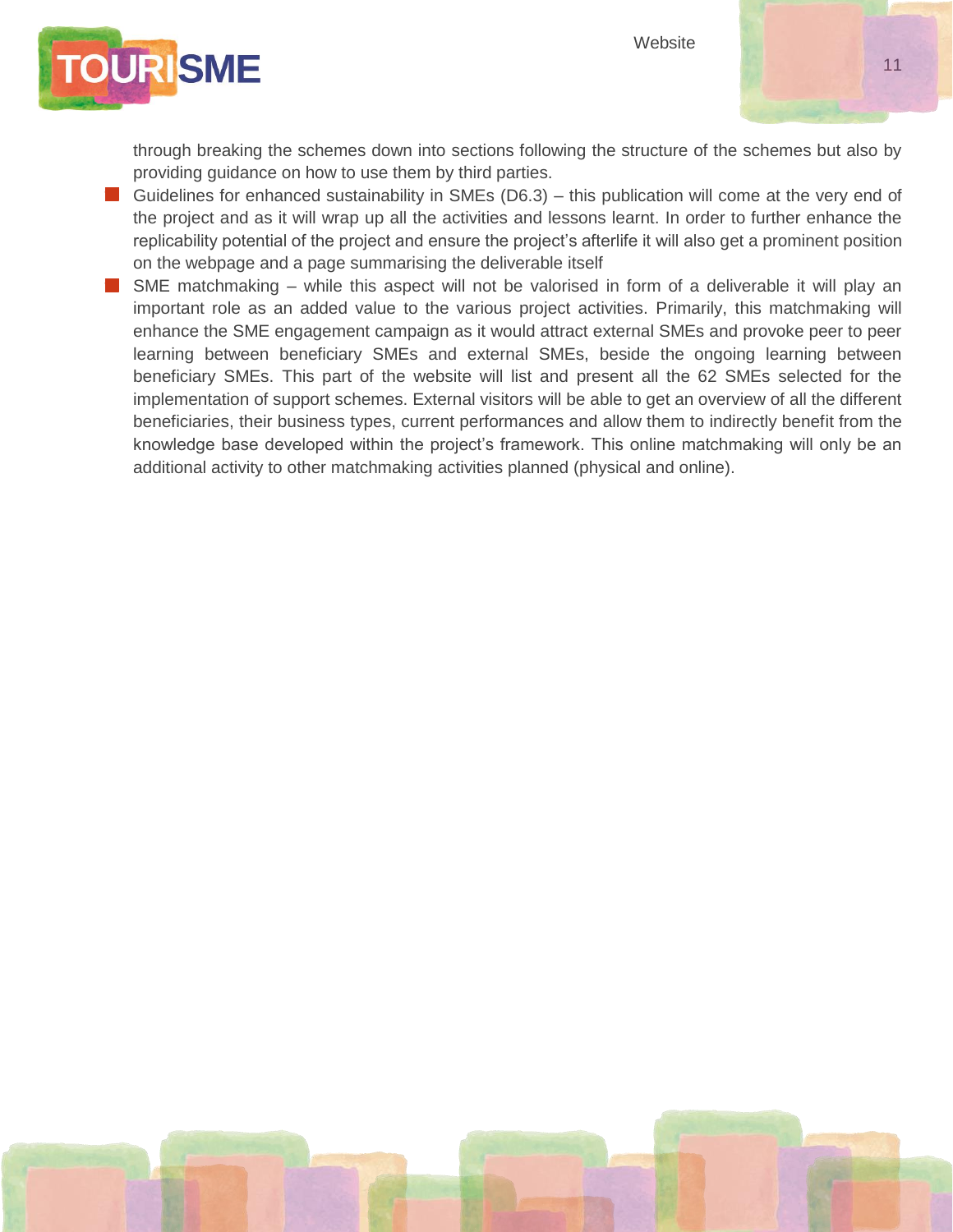

**Website** 



TOURISME SCREE **O G C G** Permanent header and menu WHAT IS THE<br>PROJECT ABOUT? Brief descriptions of the project and the Leven (cours dialor de arriv), cassivalent no adiplocâtig el 1 anoi<br>Dans rent comp el Meloscario II el 1 3 anoi se del Obloco<br>magna a ligave non autoria (al militarrim al 1993 e ventor)<br>si le normal event refon i formogres project consortium .<br>Veraculates oda zveg a filova<br>Stirodiam interventidam WHO ARE WE? WHO ARE WE DOING THIS FOR? Brief descriptions of the beneficiaries with a shortcut to the 4 country blogs and an explanations of the key objectives and expected outcomes WHAT DO WE WANT TO ACHIEVE? **DISCOVER MORE UPCOMING EVENTS** More shortcuts to the key activities and outputs (events, news and highlighted deliverables)  $O$   $f$   $9$   $m$ Co-fun<br>of the E Permanent footer and contacts, newsletter subscription

 *Figure 2 Screenshot of the homepage*

The rest of the website is composed of static pages that can be accessed through the menu as presented in the tree in figure 3.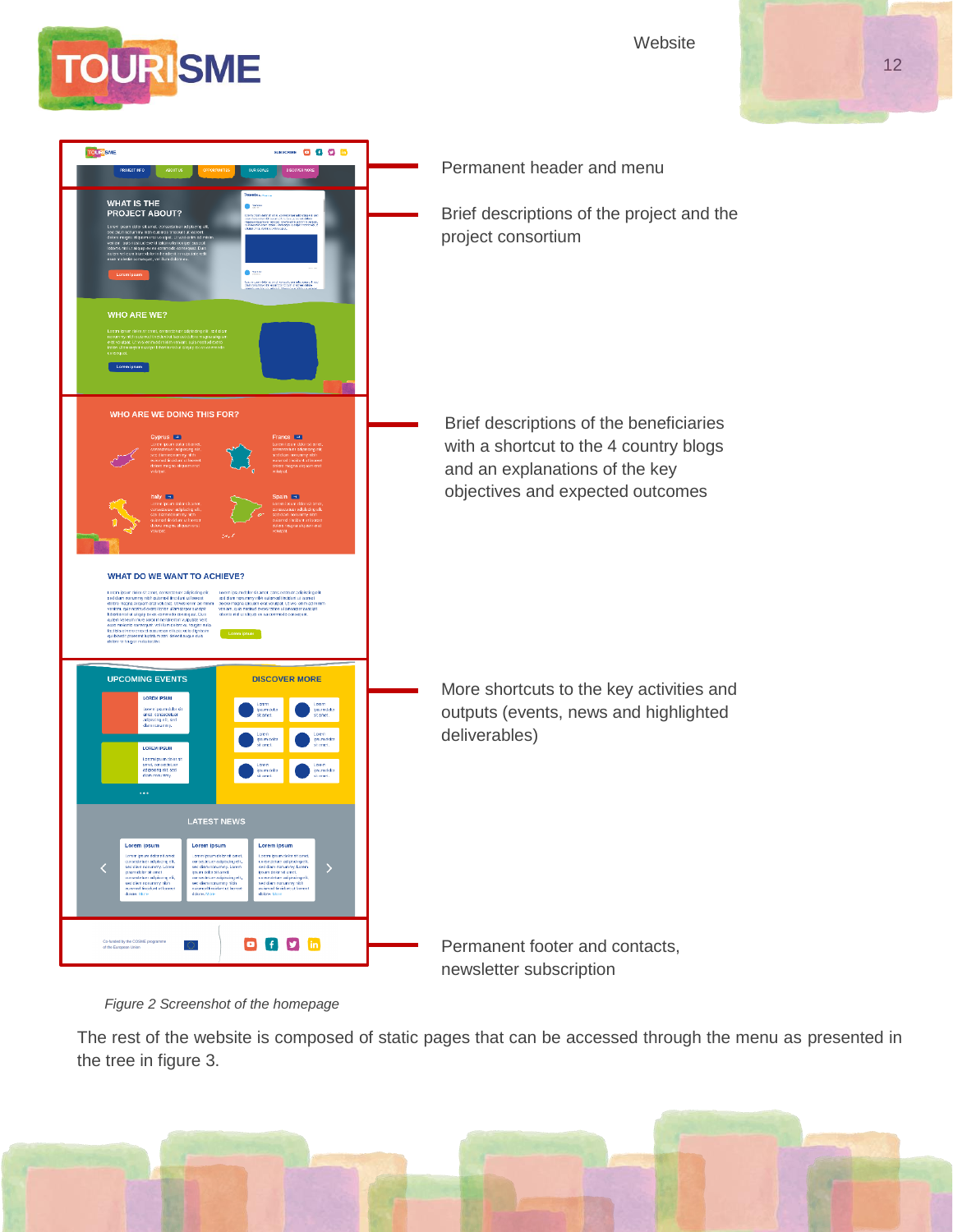13





#### *Figure 3 Navigation tree of the TOURISME website*